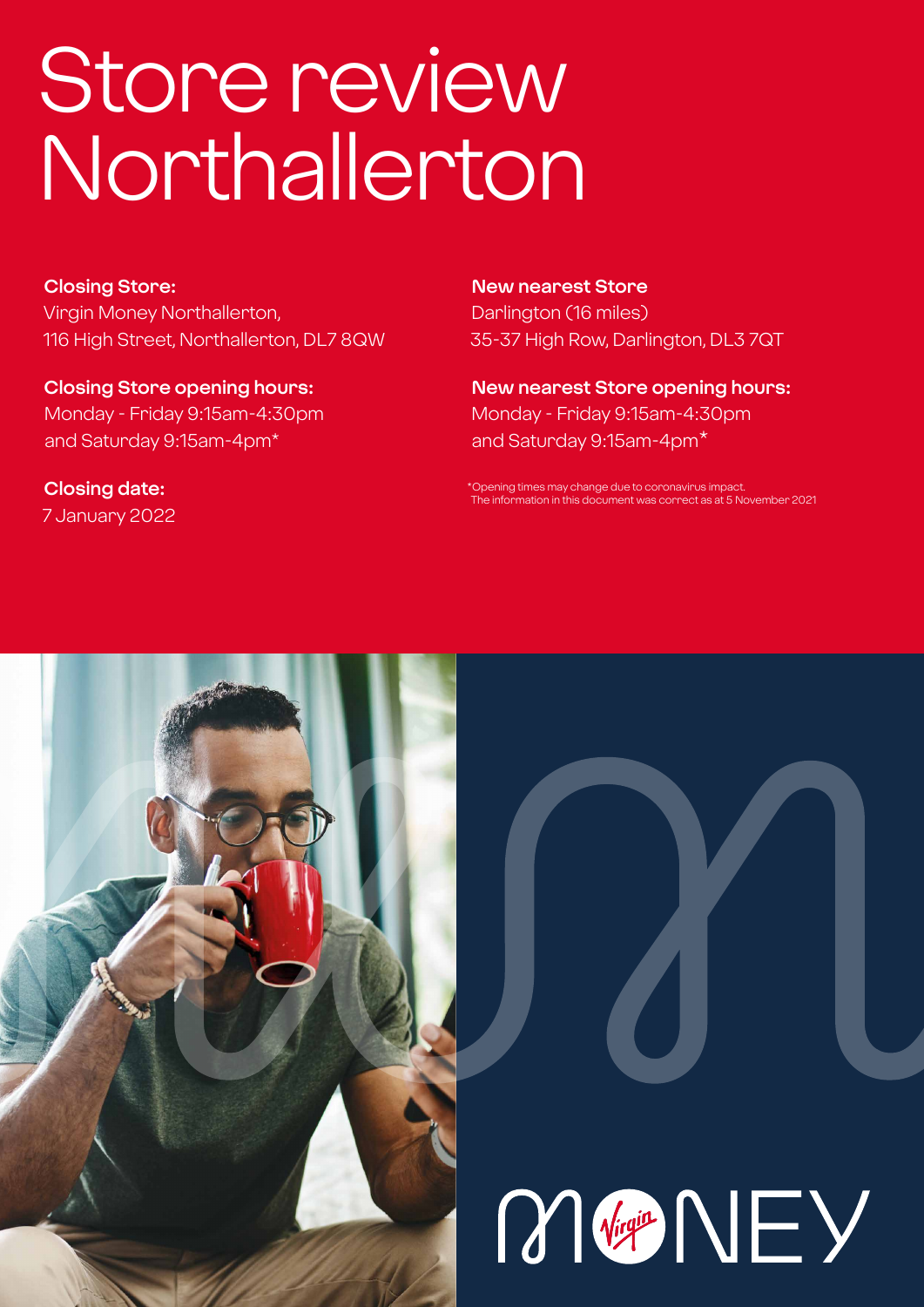# Summary of discussions

This Store review shares the outcome of discussions following the closure announcement for Northallerton Store. It also contains our contact information if you have any questions or need help before or after the Store closes.

Since the closure announcement, we've been speaking to customers and local stakeholders to find out how we can limit the effects of this closure as much as possible. This has included reaching out to vulnerable and potentially vulnerable customers to offer additional support.

### Why we're closing your Store

More and more customers are taking advantage of our digital services and only visiting Stores when they want to discuss a significant life event. Between April 2019 and July 2021 we've seen digital registrations increase from 48.7% to 57.6% across our personal customers, and daily internet banking and mobile app logins are up 66%.

It's important to balance investment in digital services with making sure our Store network continues to meet the needs of our customers. This means that we've made the difficult decision to close a number of Stores.

This decision has been reached after considerable thought and analysis which includes input from local management.

Our Stores will continue to be a really important part of what we do and we've recently refreshed and revitalised them now that we're one Virgin Money brand.

### Just so you know

When we announced the Northallerton Store was closing, we published an impact assessment. This provided more information on why we made the decision and ways in which customers could continue to make the most of our banking services. Head to **virginmoney.com/store-closures** or ask in Store to find out more.

# Feedback from customers and local stakeholders

### Customer feedback

Some customers have raised concerns over the closure of the Store and we have received a total of 0.06% complaints on the closure per customers mailed. We've been speaking to them about their personal circumstances and providing information on ways to continue to bank with us. We're confident that the transfer of accounts to the new Store will be smooth and there are alternative ways to bank with us locally or by using our digital services. These include:

- > Should a customer wish to use a Store for general advice or to discuss a product, Darlington Store is 16 miles away and there are a further 3 Stores within 22 miles.
- > There are other ATMs in the area that are free to use.
- > Our mobile, internet and telephone banking facilities allow customers to do most day-to-day tasks, like balance checks, viewing transactions, transferring money between accounts, paying bills and cancelling / amending regular payments. Customers can even pay in a cheque on the go.
- > Customers are also able to use our mobile app to make external payments in a number of different ways and we're continuing to make our digital banking services bigger and better.
- > The local full service Post Office is located nearby on 190 High Street and provides personal and business customers with an alternative way to do their day-to-day banking transactions, such as cash withdrawals and paying in cash and cheques. Head to **www.postoffice.co.uk/branch-finder** to find other Post Office locations.
- > Customers can get all the information about our products and services, or raise any concerns by calling us on **0800 121 7365**. Our opening times are 7am to 9pm Monday to Saturday and 10am to 5pm on Sundays.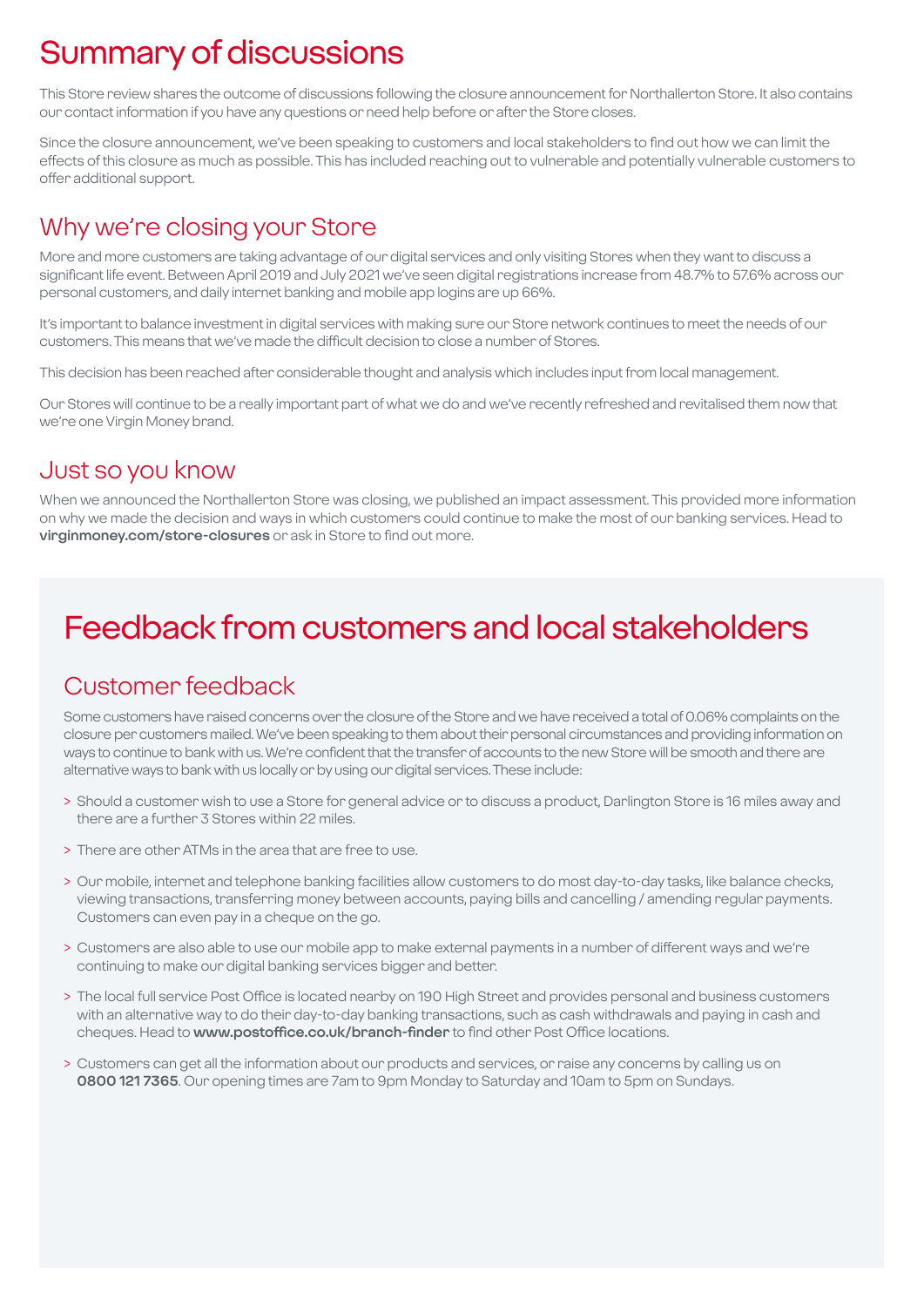### Stakeholder & community feedback

Our Store Manager has visited both the Post Office nearest our Store and also the one in Thrisk. A number of our customers live in Thrisk and have expressed a desire to use this local Post Office instead. Services available to our customers, including the change giving service have been discussed. It was good to hear the Post Office nearest our Store in Northallerton is returning to full time hours soon, including a Sunday service.

Our Store team have also been in touch with the local Library to ask if there were any groups based there that may benefit from additional support from our team. No groups have been identified but we have supplied the Library staff with a leaflet on our closure, so they can also support any of our customers using the Library.

We have been in touch with the central team at Citizens Advice and they have taken details of our closure to pass onto the local team, so that we can ensure our mutual customers are fully supported.

### Engagement with customers and local stakeholders

| <b>Stakeholders</b>               | <b>Engagement activities</b>      | <b>Additional notes</b>                                                                                                                                                                                                                                                                                                                                                   |
|-----------------------------------|-----------------------------------|---------------------------------------------------------------------------------------------------------------------------------------------------------------------------------------------------------------------------------------------------------------------------------------------------------------------------------------------------------------------------|
| <b>Customers</b>                  | Store posters and leaflets        | Live from 30 September 2021.                                                                                                                                                                                                                                                                                                                                              |
|                                   | Closure details on our<br>website | Available at virginmoney.com/store-closures                                                                                                                                                                                                                                                                                                                               |
|                                   | <b>External media</b>             | Announcement issued to national and local media outlets.                                                                                                                                                                                                                                                                                                                  |
|                                   | <b>Direct mailing</b>             | A letter, 24-hour banking leaflet and Post Office services leaflet sent<br>on 29 September 2021. This was issued to all Store customers and<br>customers regularly using the Store.                                                                                                                                                                                       |
|                                   |                                   | The mailing included info on the Store closure and how to access<br>all the other ways to bank. This provided customers with a minimum<br>12 weeks' notice in line with the UK Finance Access to Banking<br>Standard and Financial Conduct Authority (FCA) Guidance.                                                                                                      |
|                                   | <b>Customer contact</b>           | We're contacting known vulnerable and potentially vulnerable<br>customers, to see what we can do to support their banking<br>needs after the closure. We'll talk to them about their personal<br>circumstances and ways we can help. This may include arranging a<br>meeting with the nearest Store Manager or walking the route to the<br>nearest Post Office with them. |
|                                   |                                   | All customers can attend digital banking sessions either in Store,<br>at a local library or carried out remotely when requested. The<br>Store digital banking sessions are scheduled for 27 October and 4<br>November 2021.                                                                                                                                               |
|                                   |                                   | Corporate Structured Finance and Commercial and Private<br>Relationship Managers will talk to their customers about the closure<br>and make sure they have support in place to meet their banking<br>requirements (e.g. we may be able to set up a cash delivery service<br>for some of our Business customers).                                                          |
| <b>Customer support</b><br>groups | Email                             | Email sent to local Citizens Advice Bureau on 30 September 2021.<br>Email sent to local Chamber of Commerce on 30 September 2021.<br>Email sent to Age UK local group, RNIB and FSB regional team on 30<br>September 2021.                                                                                                                                                |
| <b>Politicians</b>                | Email / letter                    | Email issued to local MP on 29 September 2021 and local<br>Councillors 30 on September 2021.                                                                                                                                                                                                                                                                              |
| Post Office                       | <b>Meetings</b>                   | Following discussions of the closure with the Post Office, they're<br>contacting the nearest three Post Office branches to each closing<br>Store. This is to make sure they're aware of the closure and supplied<br>with extra pay-in envelopes.                                                                                                                          |